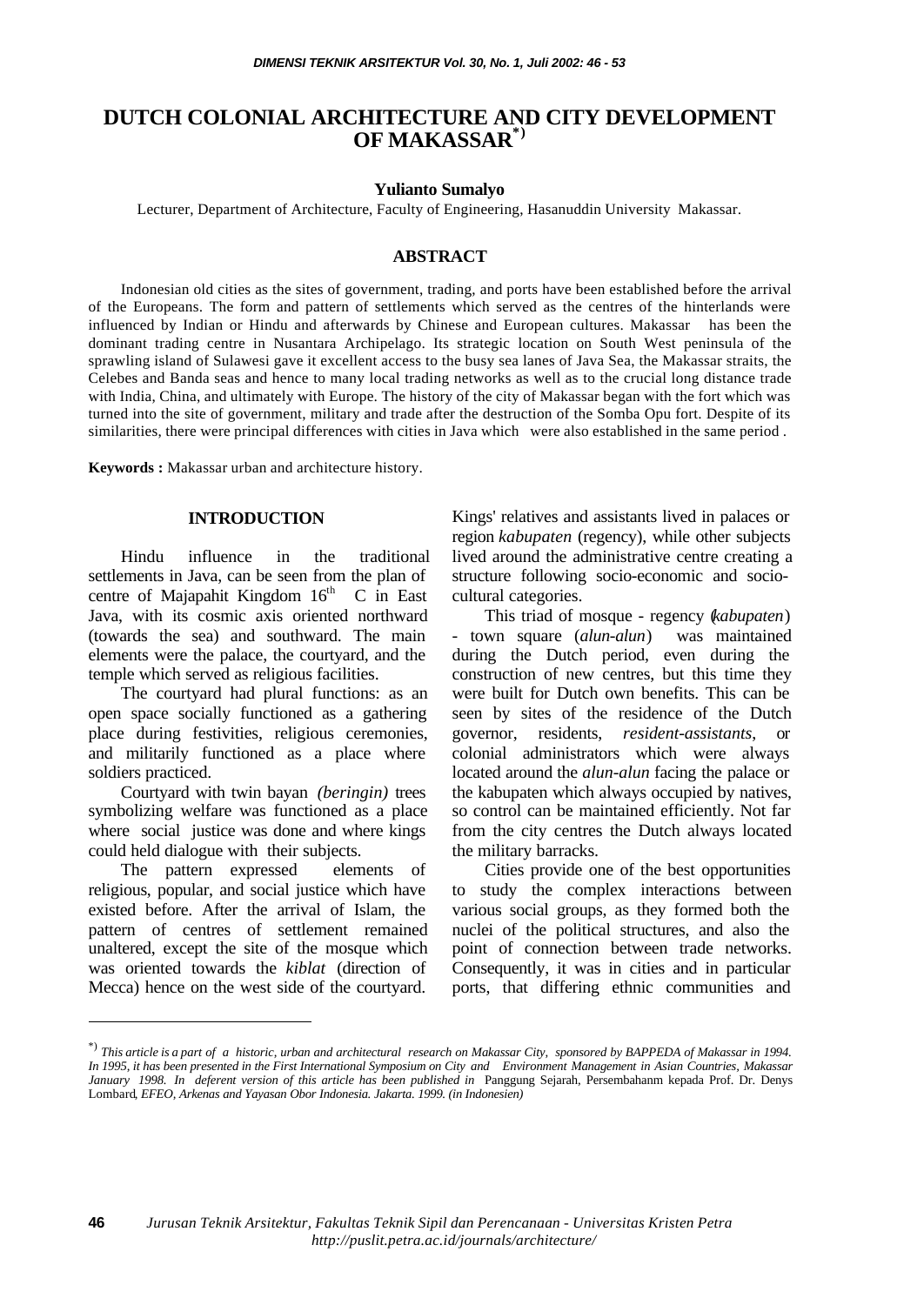social classes come into closest contact. The construction of new elements around the fort expanded the fort even further. Each developed following different history and process, as a result their patterns were different history and process as a result their pattern were different. The following section will demonstrate in brief the history of urban development and its architecture which will be divide into four periods: before Dutch colonization, early colonial, colonial, and late colonial periods.



### **PRE-COLONIAL MAKASSAR - Before Dutch Colonization Period** -

Before the Portuguese conquered Malacca in 1511, the trading ports of Macassar (Makassar) were already bustling. In that time, trading relations were conducted not only between islands within the Nusantara, archipelago such as Java, Kalimantan and the Moluccas but also with Malacca, Siam and Pegu (now in Myanmar). The fall of Malacca caused the arrival of the Malay from Malacca, Johor, and Pahang to Makassar, probably due to the pressure from the colonizing power who embraced different religions.

 The Makassar Fort was one of nine others which stood along the coast facing the Makassar strait. The forts were erected by the twin kingdom of Gowa-Tallo to protect its areas from harassment coming from the sea.. At the north end was the Tallo Fort by the mouth of the Tallo River, while on the other end was the

Barombong fort, about 2.5 km south of the mouth of Garassik River (now Jeneberang) Apart from the nine forts at the coast there were two others in the interior. The first one was the Kale Goa about 4 km from the coast by the Jeneberang River, the other was the Anak Gowa Fort 2km south-west the first one. According to the map in Bulbeck's "The Landscape of the Makassar War" (1990) (figure 1), Kale Gowa Fort was located around the tomb of Syech Yusuf and the Katangka Mosque. Based on the same map there was another fort which was located away from the coast about 2 km from the Makassar Fort. The map shows that before the Dutch controlled Makassar the Portuguese had established a separate quarter which now administratively became Kecamatan Mariso on the centre–west .Aside from the tomb of Syech Yusuf, the tombs of the kings of Gowa and Tallo, the Katangka Mosque and the ruins of the ruins of the Somba Opu Fort, there was no archaeological remains left from these sites.

### **URBAN PATTERN DURING THE EARLY COLONIAL PERIOD -Early Colonial Period-**

After spending all of its resources, the Dutch under Admiral Speelman could conquer and destroy the Somba Opu Fort, the biggest fort in the area. The Dutch choose the Makassar Fort as its head quarter, probably due to its natural location considered more appropriate as the port. The early history of Makassar, including its city development and architecture was started by massif, perhaps even total, reconstruction beginning in 1613. To honour Speelman, the fort was named Rotterdam, following his place of birth.

The Dutch colonial settlement in Makassar, was similar with other places in Indonesia which, begun from within the fortress-walls (*intramuros*). That kind of living arrangement actually is an expression of human instinct to protect one's life from external threats since the first time there was human bands. The Rotterdam fort demonstrated European cultural influence; its architecture resembled medieval Architecture. The fort which served to protect its inhabitants from sporadic attacks by the natives, had the shape of irregular-quadrangle almost trapezoid. Its longest side was its west side. On each corner there was a bastion with the shape of parallelogram like the tip of spear. The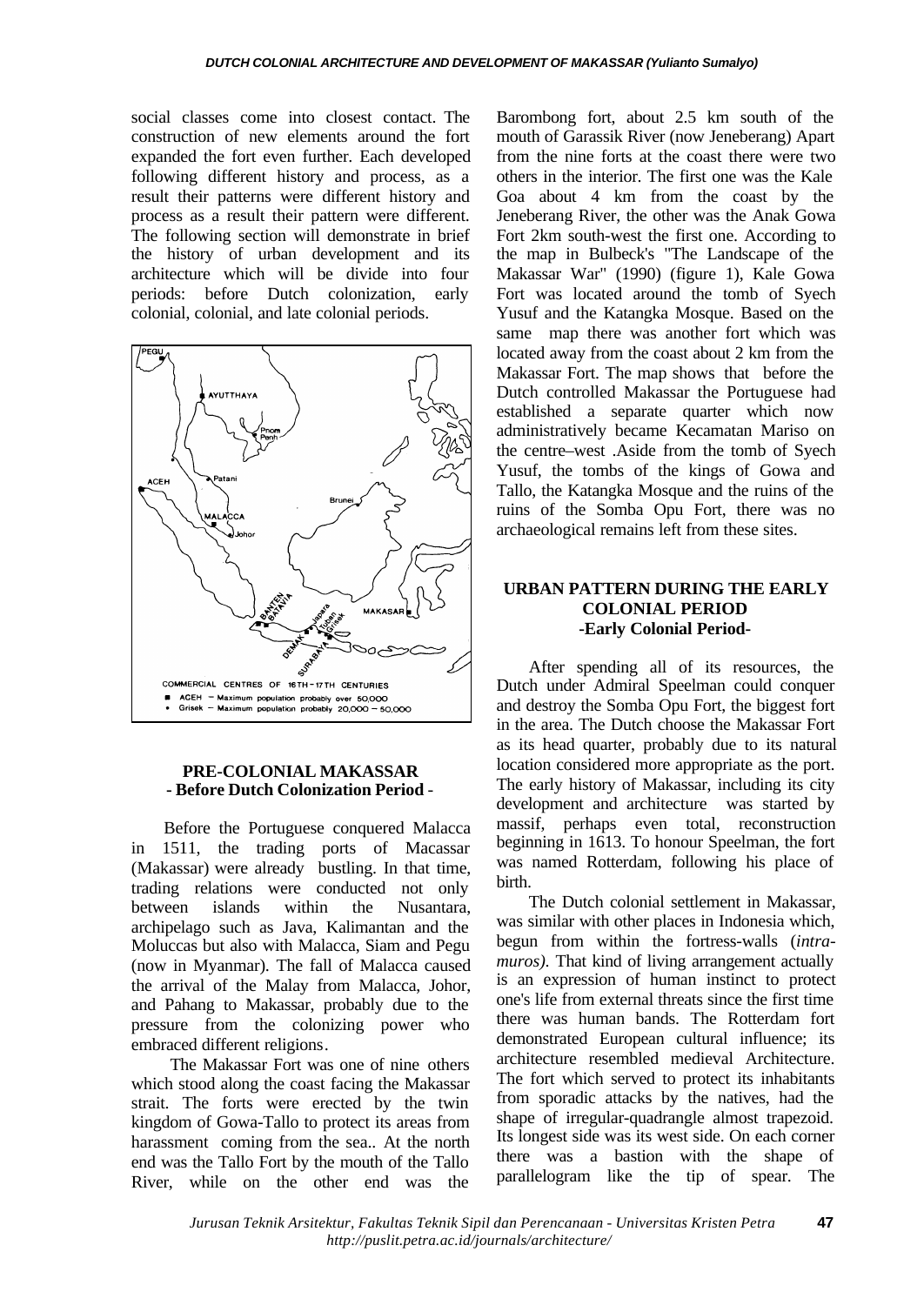Rotterdam fort was encircled by ditch similar to most forts in Medieval Europe.



**Fig 1. The eight coastal forts of Makassar Kingdom.**

Aside from that, each at the front side or the western side and at the back side there was a bastion with the one at the front served also a place to put the flag-pole. Outside the fortress on the yard across gate on the coast there were other buildings such as the coal shed, shipbuilding shed, and warehouse. Outside the fortress on the south side there was the graveyard. The plan of the Dutch-modified fort had the shape of a turtle with four bastions on its comers the feet, the front one its head and the one on the back its tail. The pier was right on the axis if we draw line from the tail to head. Local influences on the architecture of the fort could be seen only on adjustment to tropical climate without the inclusion of local cultural values. This can be seen from numerous windows, doors and most of its blinds which did not exist in Dutch architecture. Nonetheless they extremely suitable for tropical climate.



**Fig 2. Plan of Fort Rotterdam in last XVI C.**

The verandas outside along the buildings, aside from serving as connectors also served as terrace and heat isolator so hot air did not directly entered the rooms inside. Fort Rotterdam had multiple-function, among others as living quarters, centre of government, military, defence, trading and as a port.

The central point of the fort was a two-store building located right in the centre, the upper floor served as a church, the lower floor as armoury. Other main units included the governor's quarter north-west of the church, with three other units located side by each as the living quarters of the priest, the head of the warehouse, and as the secretariat. The military barrack, the warehouse, offices, the town hall and other buildings encircled the main units, parallel almost attached to the fortress wall (figure 2). Aside from the adjustment to tropical climate, the architectural units parallel almost all had European styles, especially Dutch, even some materials such as marble and tile were imported from Europe. This can be seen from saddle roof-construction with sharp angle. On the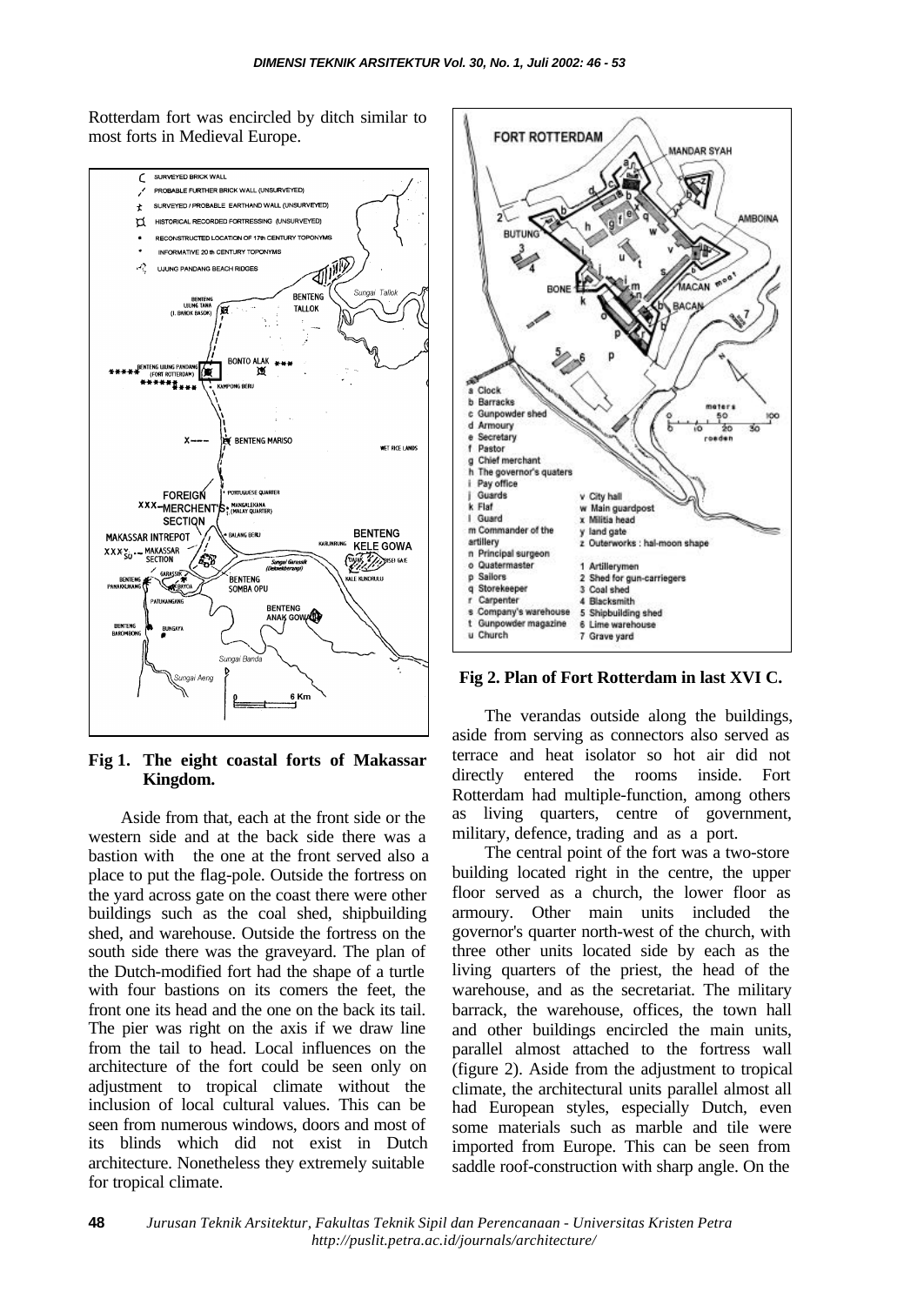outer walls directly without overhang roof creating a triangle plain on the upper part wall, very typical Dutch architecture. All units within the fort was multiple-storeys. Aside to made more efficient use of the limit land, from the upper floor one could see the surrounding without feeling trapped, the halls had defence purpose, to observe external threats (figure 3, 4, 5).







**Fig 3.4.5. Fort Rotterdam and environs in early 20th C (above), a unit which was Speelman residence (middle) and interior of a top floor of a unit in the fort (below).**

Geographical, political, social and economic factors all determine regional development. Similarly, Makassar later developed faster after its fall to Dutch hands. Life was centred on the

fortress and the fortress became the main element, which dominated, massive, and had a strong seventeenth century character. The second element grew on the northeast side of the Rotterdam Fort, which Speelman called as "the settlement for traders with housing for strangers and newcomers," or known as "Negory Vlaardingen." The occupants of this area were a mixed of Eurasians, Chinese, and natives who converted to Christianity.

The element, which shaped the structure of settlement pattern as the third element in the centre of Makassar area, was the cohesive native populations in the north of Vlaardingen in an area called Kampong Melayu. This name is taken from the name of its occupants, the Malay, which was kicked out from the Makassar area because the Dutch easily manipulated them, along with the Bugis.

The Dutch as the rulers gave them an area at the north of Vlaardingen, which at that time was called Bulukeng and was still a forest.

Sociologically this third element was shaped either due to their astuteness or Dutch trickery. Their delocalisation in the border area or periphery served as "living fence" which fortified the Dutch area from the harassment by the Makassar native people from the north. The daily life situation in the Kampong Melayu can be seen at figure 6.



**Fig 6. The daily life situation in the Kampong Melayu (van de Velde 1845)**

The establishment of the settlement at the south of the fortress at the time, socio-culturally can be included in the third element. The fourth area developed later and that was why it was called Kampong Baru (New Kampong) on the coast. This area was inhabited by natives, other Asians and christianised freed-slaves who worked for the Dutch and usually called as Mardijkers. Each elements including the fort, even though architecturally different one from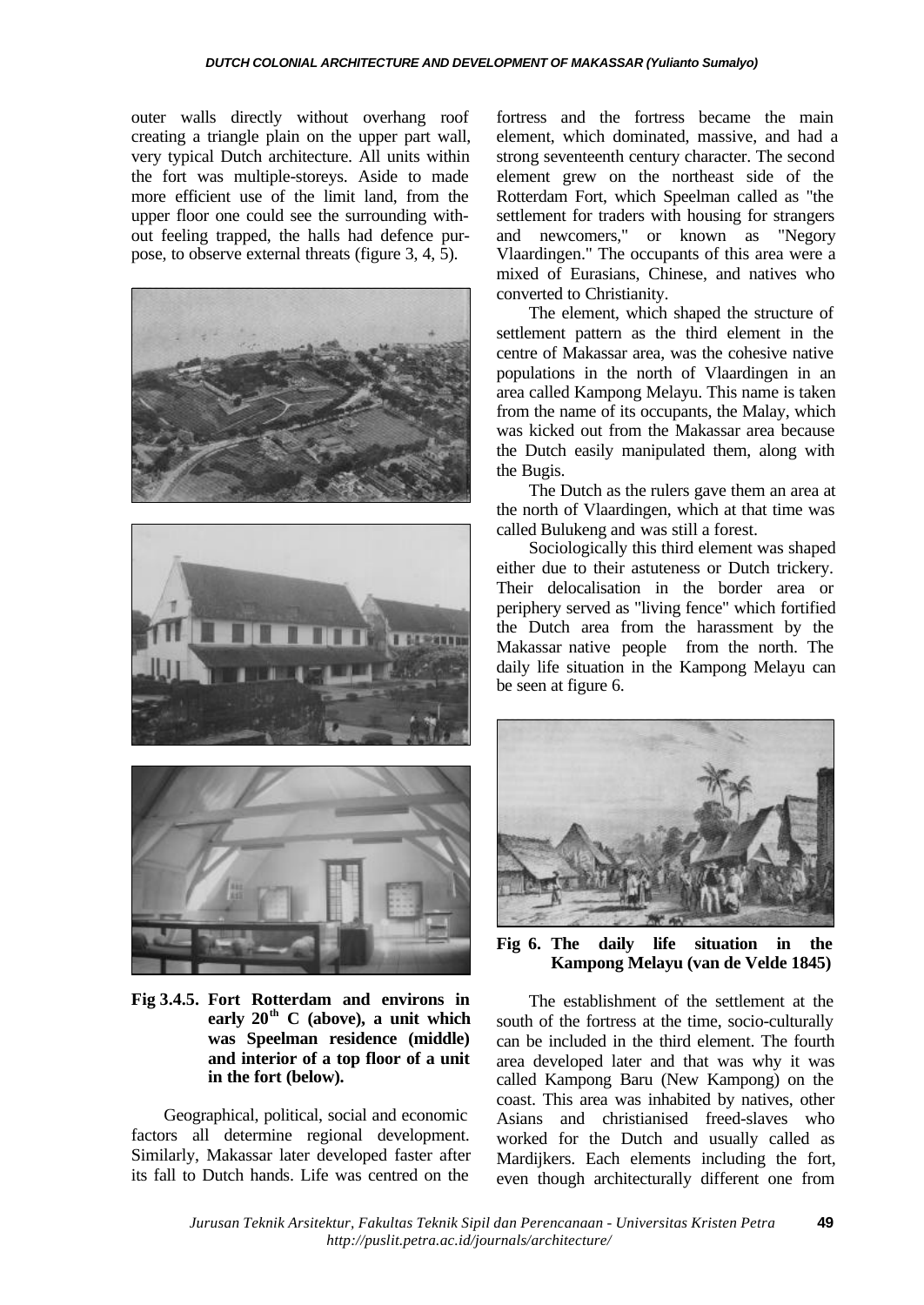the other, had the same pattern including the existence of a centre inside. Each element had mixed occupant with fence all around, housing for families including their followers and slaves. The phenomena of living in socio-culturaleconomic and ethnic group of the population in the city, was similar with other archipelago Dutch colonial city, especially in the coastal area. Figure 7 shows the plan of Fort Rotterdam and the surrounding area in the  $17<sup>th</sup>$  Century. It can be seen on that map a garden in the top north-east, which supplied fresh vegetable to the city population, especially for those who lived in the Fort Rotterdam.

As mentioned above, the tricky resettlement of Malay people in the border area or periphery served as "living fences" the Dutch area from the harassment by the Makassar from the north. To defend from the native people revolt from northeast side, they built a smaller fort crossed diagonal to the vegetable garden named Vrydenburg. For the transportation and communication, there were a canal connecting both forts.

The place where the fort used to stand is used by BNI Bank in the north of Karebosi Square today. The map shows the pattern of the Vlaardingen European exclusive settlement as well. It looks like middle ages cities, with the coast line tree smaller streets, crossed perpendicularly by two other streets.

## **COLONIAL AND LATE COLONIAL PERIOD**

The war between Bone the other traditional indigenious Kingdom in Sulawesi and Makassar was more and more often after the death of Arupalakka an aristocrat (pro Dutch) Buginese leader. The conflict made the Dutch's position more stable. Although the Makassar agglomeration expanded, the structure did not become different. The middle age pattern with its straight street with building stuck together without front or side court, still exist. The condition of Vlaardingen, the European exclusive settlement was better with better stone and brick construction. But the indigenous living condition Kampong Baru and Kampong Melayu mentioned above as the third element of the town was always in bad condition.

The Dutch begun to leave the *intra-muros* living and built many important buildings such as a church, a hospital (hospital Pelamonia today

in Jln. Jen. Sudirman) and governor's residence (Regional Police Office Jln. A. Yani today). The Fort did not have defensive and security functions. Koningsplein which means "King square" know renamed Karebosi a wide square is looks like an *aJun-aJun* , but it has different town centre pattern than in Java which always an composite of triad of elements: mosquekabupaten (regent's official residence and office)-town square *(alun-alun).* Koningsplein until today neither has a city mosque nor a *kabupaten.*

The function of Koningsplein was more military practice and training with its shooting range facility, and other ceremonial purpose. In the north-west of the Koningsplein there was a platform for execution of death sentence.

Around of the Koningsplein city square, were built many important buildings such as Court Office, Dutch exclusive club *(societeit),* church, hotels and later cinema etc.

A hundred meter in the north-west of the *alun-alun* there were the *asisten-resident* official house. Not faraway in the east of the *asisten residen'*s residence there was the prison. Chinese and European cemeteries were located in the north east of the Koningsplein with a periphery side of the city, and some native cemeteries spread around their housing in the north and east out side of the city (figure 7).

In the early  $20<sup>th</sup>$  C, Vlaardingen grew as a central business district of Makassar, occupied by Chinese population and meanwhile Hogepad (Jl. A. Yani) was become an administration area. The eastern side of Koningsplein was developed as a housing area with "Garden City" concept, houses rounded with yard. In the 1906, Makassar was inaugurated as a Municipal *(Stads gemeente* ). Around 1930s until the end of the Dutch colonial, the role of Makassar city as the regional administration, business and military centre and harbour become more important, marked by the construction of administration buildings, business offices, shipping agencies, offices, banks, hotels, theatre, shops, sport facilities etc.

## **DUTCH COLONIAL ARCHlTECTURE**

The phenomenon of the *extra-muros* after *intra-muros* (living inside the fort) in Makassar Dutch colonial was identical with Renaissance era. The architecture of early buildings after the "leaving fort movement" were totally influenced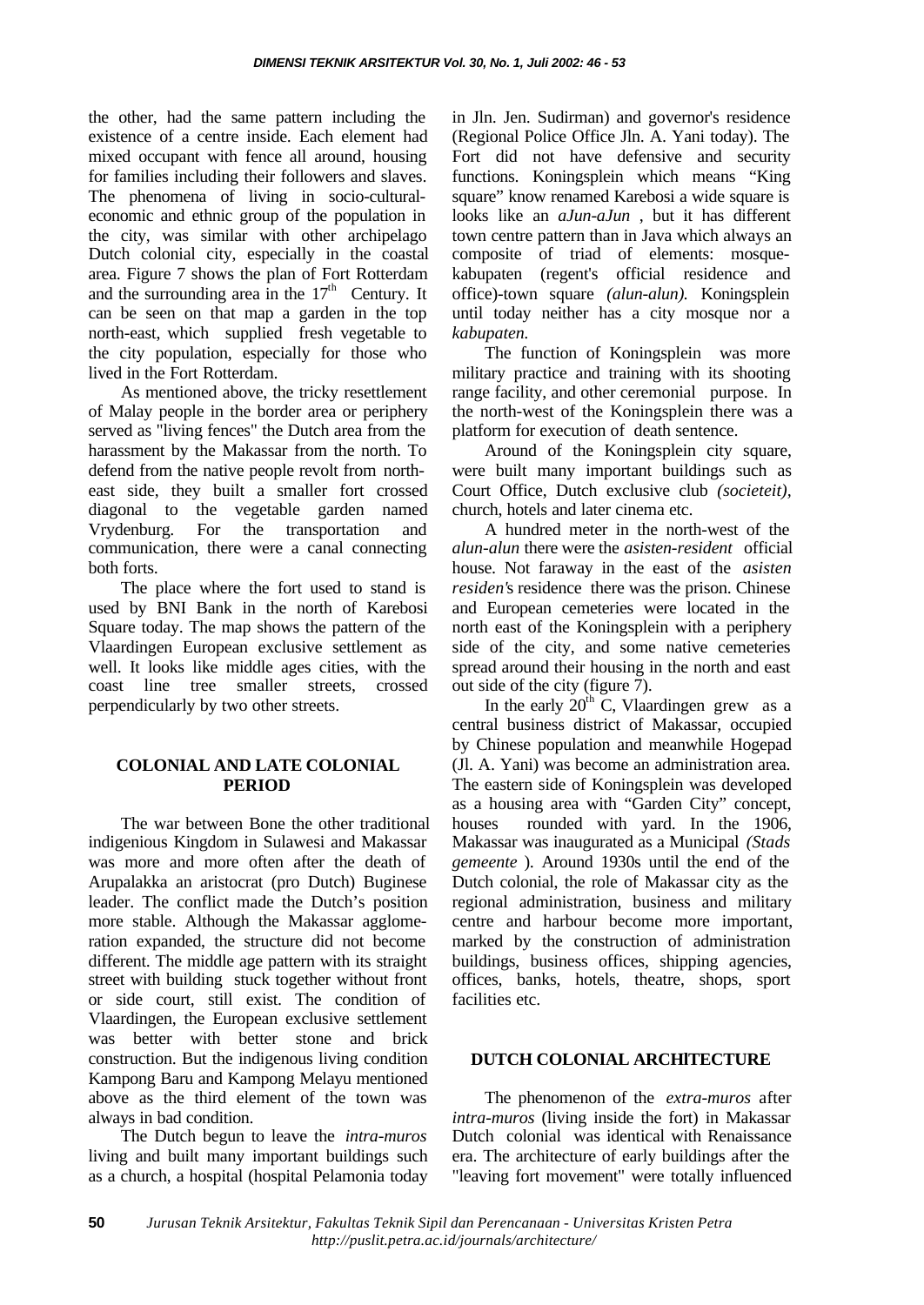by European classical such as the governor's official residence, with Doric-Greek colons mouldings with wide front-yard (figure 8).





**Fig 7. Plan of the Fort Rotterdam and surrounding in 17th C and administrative plan of today.**



**Fig 8. Governor house with Doric-Greek colons and mouldings with wide front-yard.**

The architecture of Grand Hotel Which was one of the biggest most important and best hotel in the city, was also dominated by European style influenced its Roman arches and Renaissance balustrade (figure 9). The Catholic church on the west side of Koningsplein is in modern-eclectic but strongly influenced by the Gothic architecture (figure 10).



**Fig 9. Architecture of Grand Hotel one of the biggest, important and best hotel in the city (demolished).**



**Fig 10. The Catholic Church (renovated).**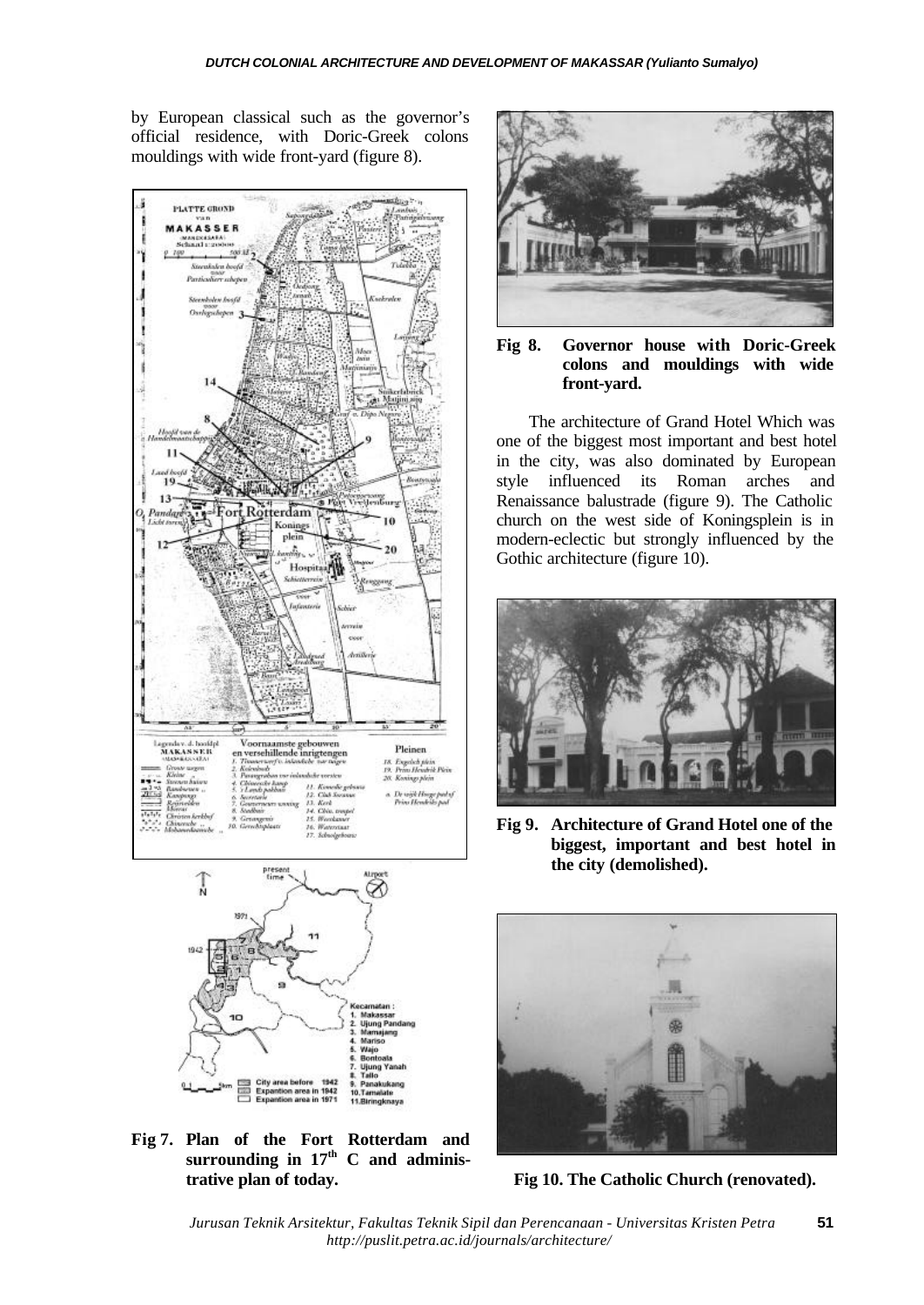Although the European influences were dominated these buildings and Dutch colonial architecture generally, but its important to remark that the tropical climate aspect is always considered in Dutch building design. It can be seen clearly in the big-sharp angle roof, good ventilation, high floor to ceiling distance.

The front or back side terrace found in the most Dutch colonial buildings has multiple function : corridor, intermediary outside-inside space of the building and heat isolation. This is also an important aspect of tropical buildings. The *assitant residents* official's house also had Europeans style influence, but in this case tropical-Java aspect was also dominant with its terrace along of frontal part. This terrace is identical which *peringgitan* in *Joglo,* Java construction (figure 11).



**Fig 11. The** *assitent residents* **official's house (demolished)**

With always pays big attention to the tropical climate, the development of the Dutch colonial architecture in Makassar, Dutch colonial developed parallel to 1920s in Europe modernism.

The design of the KPM the Royal Dutch Shipping company agency in Makassar was in mix architecture, modern Art-Deco and classical Byzantine with its monumental dome. Regretful, this beautiful building has been demolished for the port development program in the last four years (1997). The KPM office in Makassar (figure 12) was designed by Ir. F.J.L. Ghijsels a well known Dutch architect, frequently utilizes elements such as grilles which had has ventilation function, leaded glass windows.

These functional building elements were formed and combined with many other concrete geometrical forms, composed a typical Art-Deco style decoration. The facade has strong vertical lines with tall, narrow windows placed in facade in order to prevent direct sunlight shining through them. The overhanging, horizontally accentuated ridge pieces gives a counterbalance to vertical indentation. Other Dutch colonial architecture of a park, offices and banks in the business centre, as a school and china town can be seen in figures : 13, 14, 15, 16.



**Fig 12. The KPM agency's offace in Makassar (demolished)**



**Fig 13. Musical stage in the park (demolished)**



**Fig 14. China Town (disappear)**